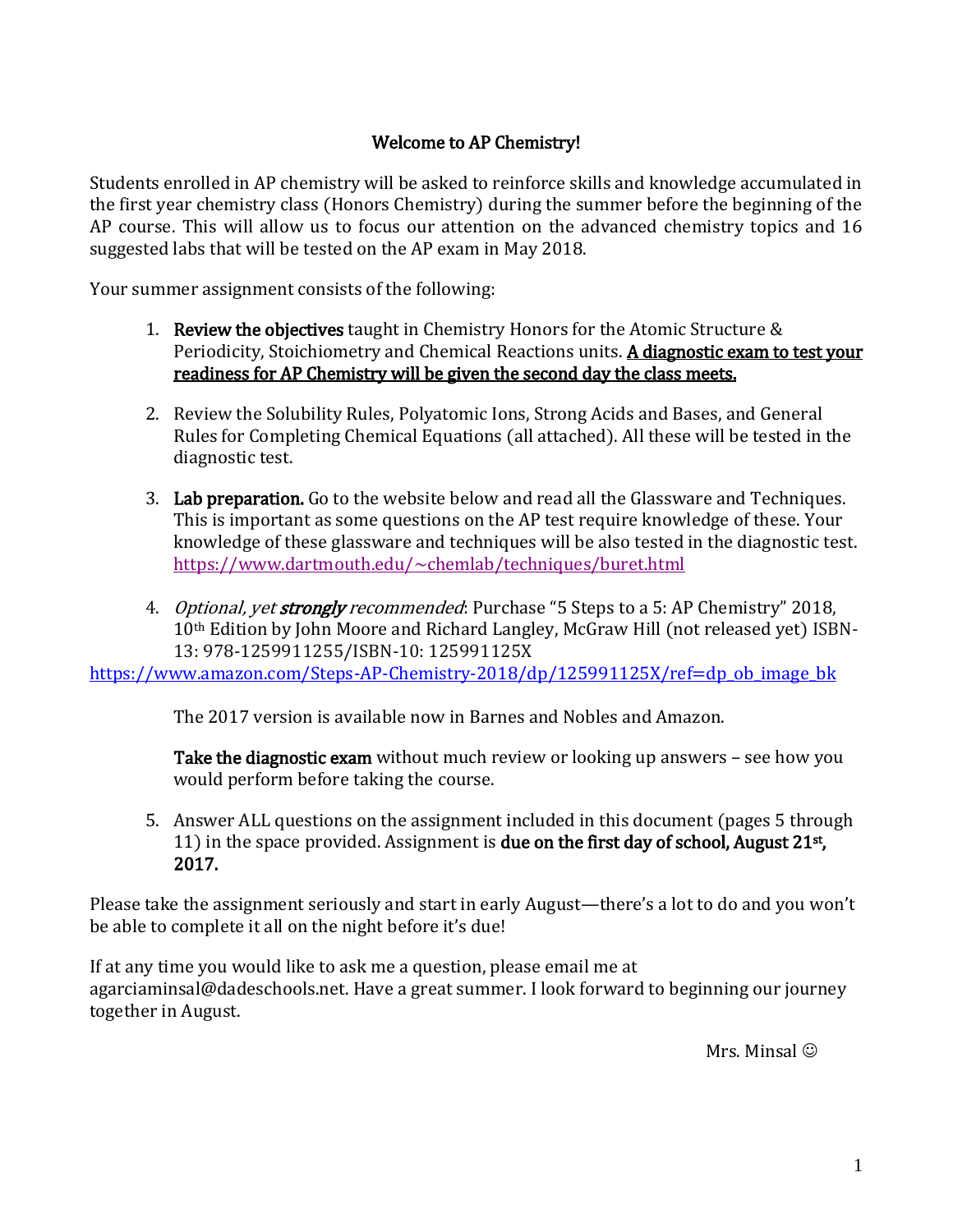### Polyatomic Ion Names

Must be memorized by the first day of school!

### $1+$

```
ammonium, NH4
+
```

```
hydronium, H<sub>3</sub>O<sup>+</sup>
```
### 1-

acetate, C2H3O2<sup>-</sup>, or CH3COO -

perchlorate, ClO<sup>4</sup> -

chlorate, ClO<sub>3</sub>-

chlorite, ClO<sub>2</sub>-

hypochlorite, ClO-

cyanide, CN-

hydrogen carbonate, HCO<sub>3</sub> (also called bicarbonate)

hydrogen sulfate, HSO4<sup>-</sup>

hydroxide, OH-

nitrate, NO<sub>3</sub>-

nitrite, NO<sub>2</sub>-

permanganate, MnO<sup>4</sup> -

thiocyanate, SCN-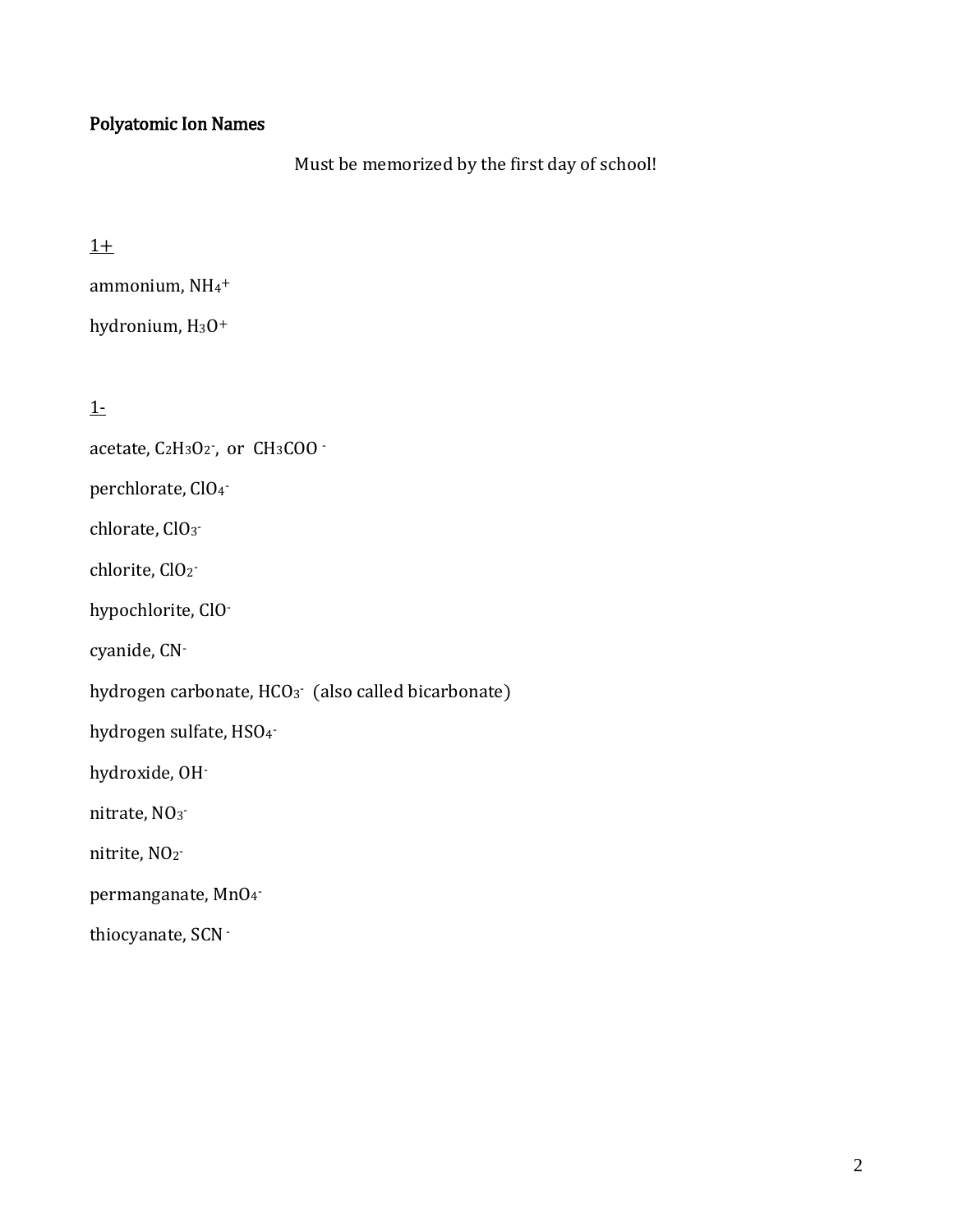- chromate, CrO<sub>4</sub><sup>2-</sup>
- dichromate, Cr2O7<sup>2-</sup>
- oxalate, C<sub>2</sub>O<sub>4</sub><sup>2</sup>-
- peroxide, O<sub>2</sub><sup>2</sup>-
- sulfate, SO<sub>4</sub><sup>2-</sup>
- sulfite,  $SO<sub>3</sub>$ <sup>2-</sup>
- thiosulfate,  $S_2O_3^2$ -

 $2 -$ 

carbonate, CO<sub>3</sub><sup>2</sup>- carbonate, PO<sub>4</sub><sup>3-</sup> phosphate, PO<sub>4</sub><sup>3-</sup>

phosphite, PO<sub>3</sub><sup>3-</sup>

arsenate, AsO<sub>4</sub> 3-

| <b>Strong Acids</b>            | <b>Strong Bases.</b>                      |
|--------------------------------|-------------------------------------------|
| HCl                            | Group I hydroxides (LiOH, NaOH, KOH, etc) |
| HBr                            | Ca(OH) <sub>2</sub>                       |
| HI                             | Sr(OH) <sub>2</sub>                       |
| H <sub>2</sub> SO <sub>4</sub> | Ba(OH) <sub>2</sub>                       |
| HNO <sub>3</sub>               |                                           |
| HC10 <sub>4</sub>              |                                           |
| HC1O <sub>3</sub>              |                                           |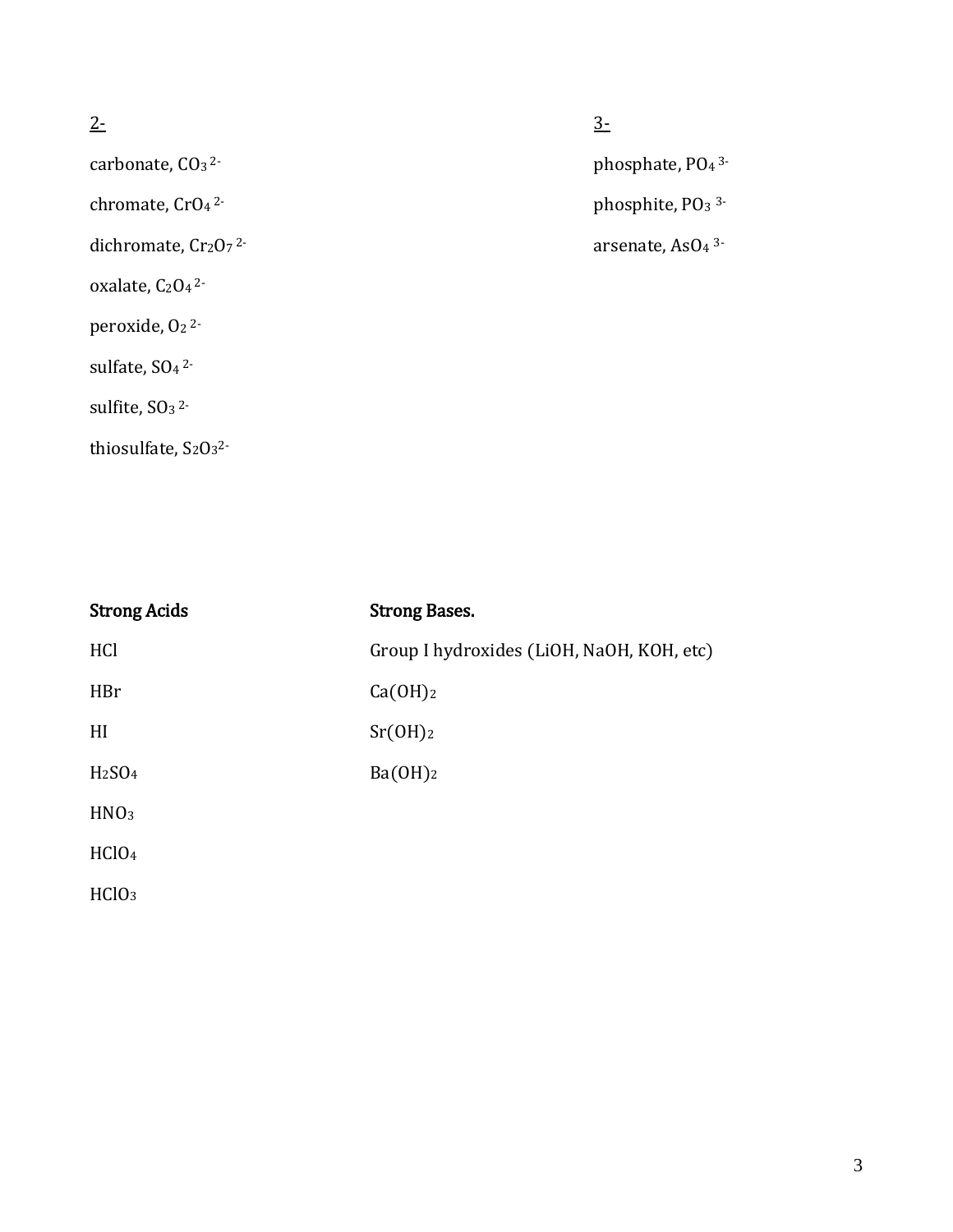## Solubility Rules

1. All compounds that contain a group I element (alkali metal) are soluble.

2. All compounds that contain an ammonium ion  $(NH4^+)$  are soluble.

3. All compounds that contain a nitrate ion (NO3<sup>-</sup>), acetate ion (C<sub>2</sub>H<sub>3</sub>O<sub>2</sub><sup>-</sup>), and perchlorate ion (ClO<sub>4</sub><sup>-</sup>) are soluble.

4. All other compounds are INSOLUBLE, unless otherwise noted.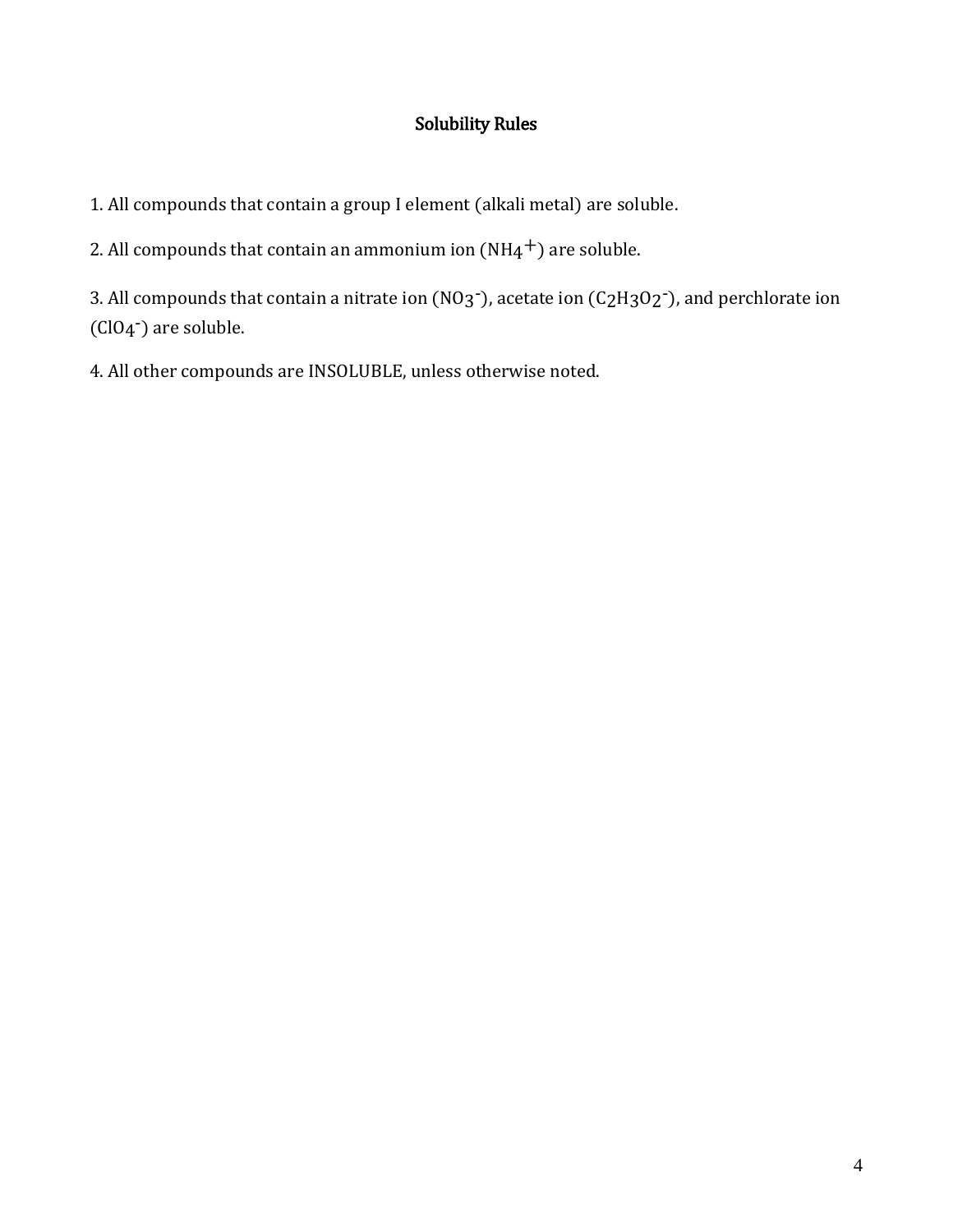| <b>RT</b><br>Name<br>_______ | ____ |
|------------------------------|------|
|                              |      |

AP Chemistry Mrs. Minsal

### Due on Friday, August 21st, 2017.

Directions: Answer the following five questions in the spaces provided.

1.

a) Write the ground state electron configuration for a sulfur atom, showing the number of electrons in each subshell.

\_\_\_\_\_\_\_\_\_\_\_\_\_\_\_\_\_\_\_\_\_\_\_\_\_\_\_\_\_\_\_\_\_\_\_\_\_\_\_\_\_\_\_\_\_\_\_\_\_\_\_\_\_\_\_\_\_\_\_\_\_\_\_\_\_\_\_\_\_\_\_\_\_\_\_\_\_\_\_\_\_\_\_\_\_\_\_\_\_\_\_\_\_\_\_\_\_\_\_\_\_\_\_\_\_\_\_

- b) Predict the charge on the sulfur ion.
- c) Write the ground state electron configuration for a sulfur ion, showing the number of electrons in each subshell.
- d) Is an isolated sulfur atom in the ground state paramagnetic or diamagnetic? Explain briefly.

\_\_\_\_\_\_\_\_\_\_\_\_\_\_\_\_\_\_\_\_\_\_\_\_\_\_\_\_\_\_\_\_\_\_\_\_\_\_\_\_\_\_\_\_\_\_\_\_\_\_\_\_\_\_\_\_\_\_\_\_\_\_\_\_\_\_\_\_\_\_\_\_\_\_\_\_\_\_\_\_\_\_\_\_\_\_\_\_\_\_\_\_\_\_\_\_\_\_\_\_\_\_\_\_\_\_

\_\_\_\_\_\_\_\_\_\_\_\_\_\_\_\_\_\_\_\_\_\_\_\_\_\_\_\_\_\_\_\_\_\_\_\_\_\_\_\_\_\_\_\_\_\_\_\_\_\_\_\_\_\_\_\_\_\_\_\_\_\_\_\_\_\_\_\_\_\_\_\_\_\_\_\_\_\_\_\_\_\_\_\_\_\_\_\_\_\_\_\_\_\_\_\_\_\_\_\_\_\_\_\_\_\_

\_\_\_\_\_\_\_\_\_\_\_\_\_\_\_\_\_\_\_\_\_\_\_\_\_\_\_\_\_\_\_\_\_\_\_\_\_\_\_\_\_\_\_\_\_\_\_\_\_\_\_\_\_\_\_\_\_\_\_\_\_\_\_\_\_\_\_\_\_\_\_\_\_\_\_\_\_\_\_\_\_\_\_\_\_\_\_\_\_\_\_\_\_\_\_\_\_\_\_\_\_\_\_\_\_\_

\_\_\_\_\_\_\_\_\_\_\_\_\_\_\_\_\_\_\_\_\_\_\_\_\_\_\_\_\_\_\_\_\_\_\_\_\_\_\_\_\_\_\_\_\_\_\_\_\_\_\_\_\_\_\_\_\_\_\_\_\_\_\_\_\_\_\_\_\_\_\_\_\_\_\_\_\_\_\_\_\_\_\_\_\_\_\_\_\_\_\_\_\_\_\_\_\_\_\_\_\_\_\_\_\_\_

\_\_\_\_\_\_\_\_\_\_\_\_\_\_\_\_\_\_\_\_\_\_\_\_\_\_\_\_\_\_\_\_\_\_\_\_\_\_\_\_\_\_\_\_\_\_\_\_\_\_\_\_\_\_\_\_\_\_\_\_\_\_\_\_\_\_\_\_\_\_\_\_\_\_\_\_\_\_\_\_\_\_\_\_\_\_\_\_\_\_\_\_\_\_\_\_\_\_\_\_\_\_\_\_

\_\_\_\_\_\_\_\_\_\_\_\_\_\_\_\_\_\_\_\_\_\_\_\_\_\_\_\_\_\_\_\_\_\_\_\_\_\_\_\_\_\_\_\_\_\_\_\_\_\_\_\_\_\_\_\_\_\_\_\_\_\_\_\_\_\_\_\_\_\_\_\_\_\_\_\_\_\_\_\_\_\_\_\_\_\_\_\_\_\_\_\_\_\_\_\_\_\_\_\_\_\_\_\_

\_\_\_\_\_\_\_\_\_\_\_\_\_\_\_\_\_\_\_\_\_\_\_\_\_\_\_\_\_\_\_\_\_\_\_\_\_\_\_\_\_\_\_\_\_\_\_\_\_\_\_\_\_\_\_\_\_\_\_\_\_\_\_\_\_\_\_\_\_\_\_\_\_\_\_\_\_\_\_\_\_\_\_\_\_\_\_\_\_\_\_\_\_\_\_\_\_\_\_\_\_\_\_\_

\_\_\_\_\_\_\_\_\_\_\_\_\_\_\_\_\_\_\_\_\_\_\_\_\_\_\_\_\_\_\_\_\_\_\_\_\_\_\_\_\_\_\_\_\_\_\_\_\_\_\_\_\_\_\_\_\_\_\_\_\_\_\_\_\_\_\_\_\_\_\_\_\_\_\_\_\_\_\_\_\_\_\_\_\_\_\_\_\_\_\_\_\_\_\_\_\_\_\_\_\_\_\_\_

\_\_\_\_\_\_\_\_\_\_\_\_\_\_\_\_\_\_\_\_\_\_\_\_\_\_\_\_\_\_\_\_\_\_\_\_\_\_\_\_\_\_\_\_\_\_\_\_\_\_\_\_\_\_\_\_\_\_\_\_\_\_\_\_\_\_\_\_\_\_\_\_\_\_\_\_\_\_\_\_\_\_\_\_\_\_\_\_\_\_\_\_\_\_\_\_\_\_\_\_\_\_\_\_

e) Explain how the electron configuration of the sulfur atom in the ground state is consistent with the existence of the following known compounds: Na2S, SCl2.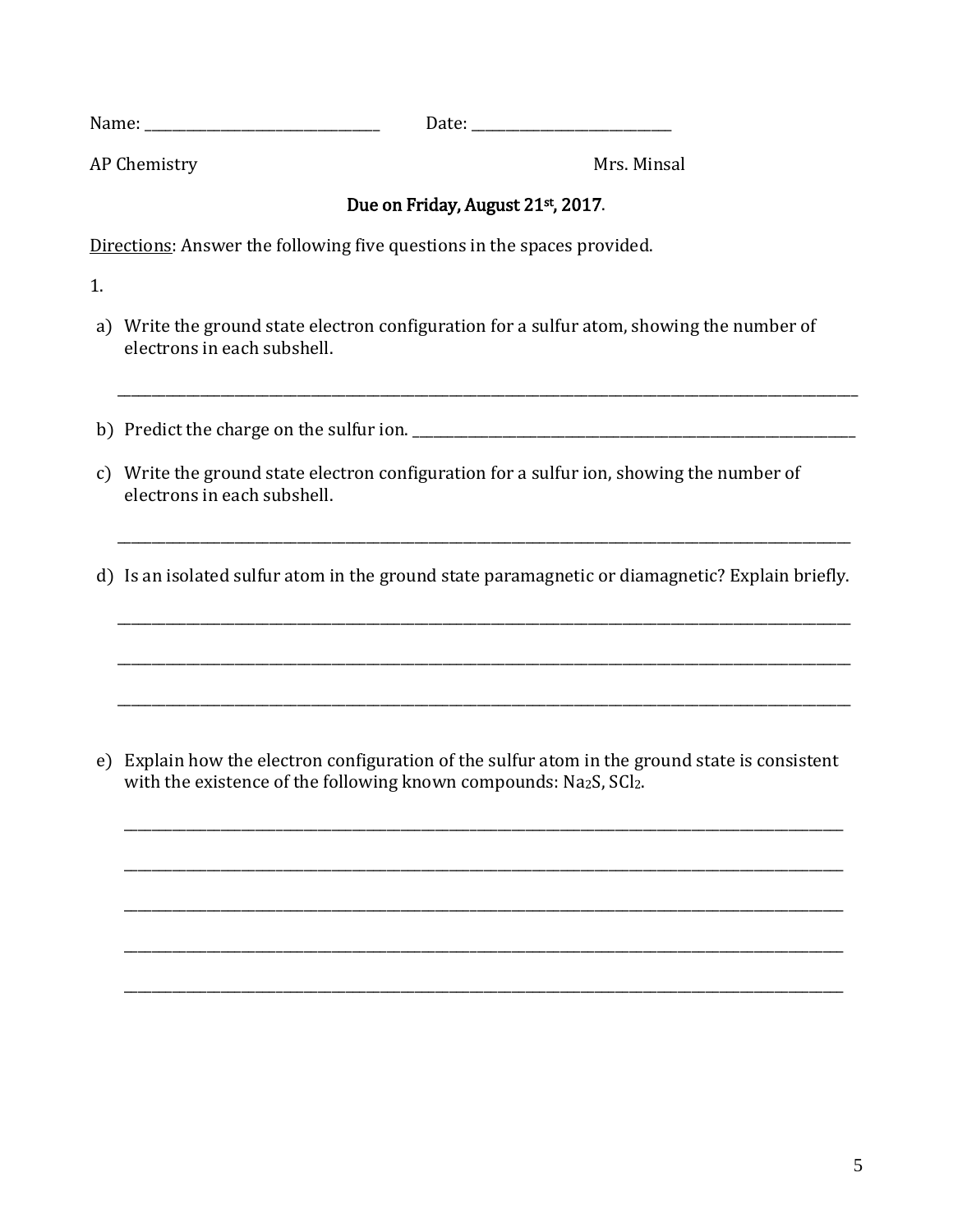2. Explain each of the following observations using principles of atomic structure.

a) Potassium has a lower first-ionization energy than lithium.

The ionic radius of  $N^{3}$  is larger than that of  $O^2$ .

b) A calcium atom is larger than a zinc atom.

3.

a) Calculate the volume of 0.589 M H<sub>2</sub>SO<sub>4</sub> that can be completely neutralized with 2.46 grams of sodium bicarbonate NaHCO<sub>3</sub>.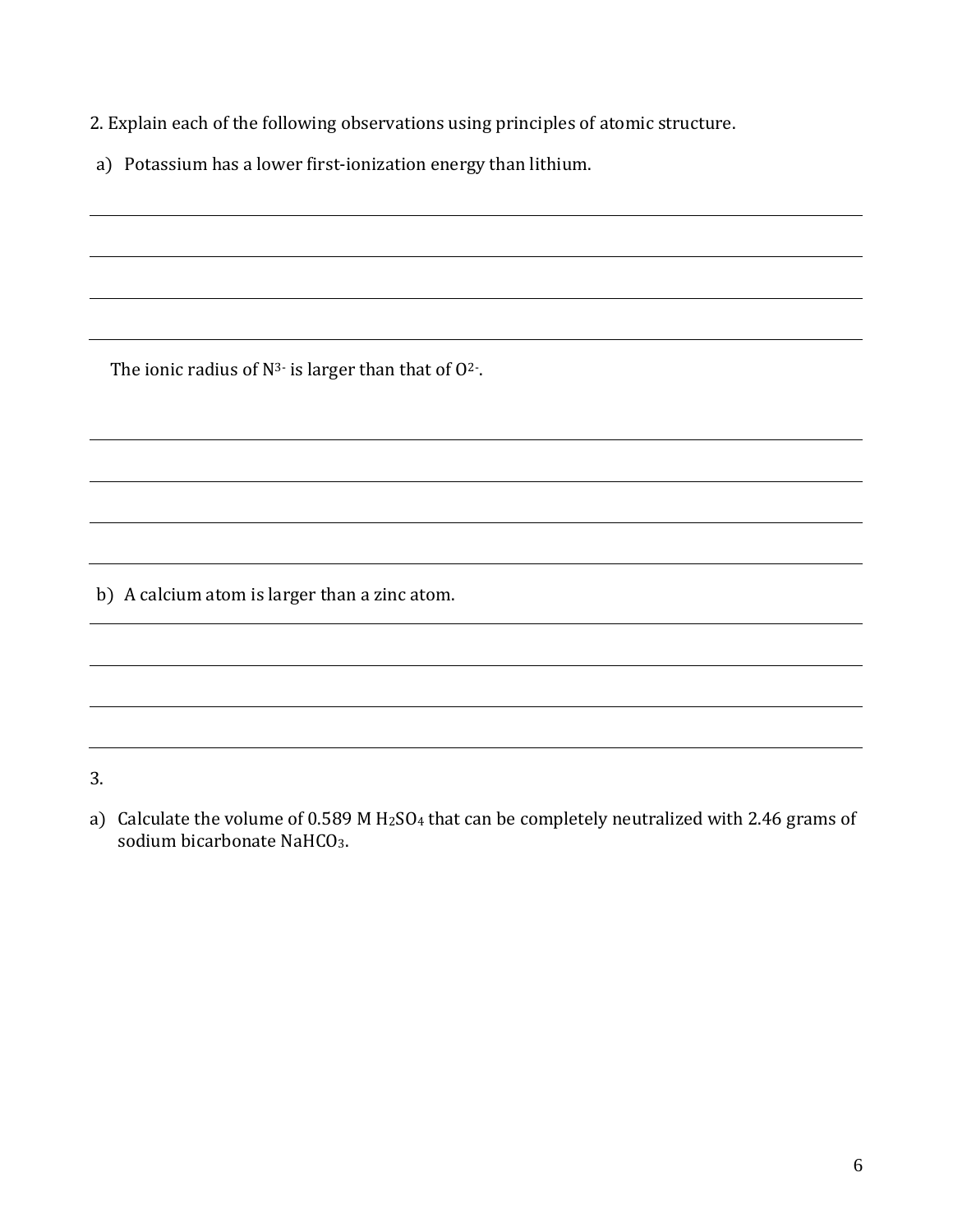b) The molarity of nitric acid is to be determined using titration. A 25.00 mL sample of the acid is titrated with 0.100 M of barium hydroxide. The equivalence point was achieved with 48.6 mL of the base. Calculate the molarity of the nitric acid.

c) What is the pH of the nitric acid?

- 4. Answer the following questions about  $MgSO_4$  (s) and its hydrate.
- a) Calculate the mass percent of water in the hydrated form of the solid that has the formula MgSO<sup>4</sup> ∙ 7 H2O

b) When heated to 310.°C, MgSO<sup>4</sup> ∙ 7 H2O (s) dehydrates completely as represented below.

 $MgSO_4 \cdot 7 H_2O (s) \rightarrow MgSO_4 (s) + 7 H_2O (g)$ 

If 5.48 g of MgSO<sub>4</sub> ⋅ 7 H<sub>2</sub>O (s) is heated to 310. $\degree$ C, calculate

i. the mass of MgSO<sub>4</sub> (s) formed, and,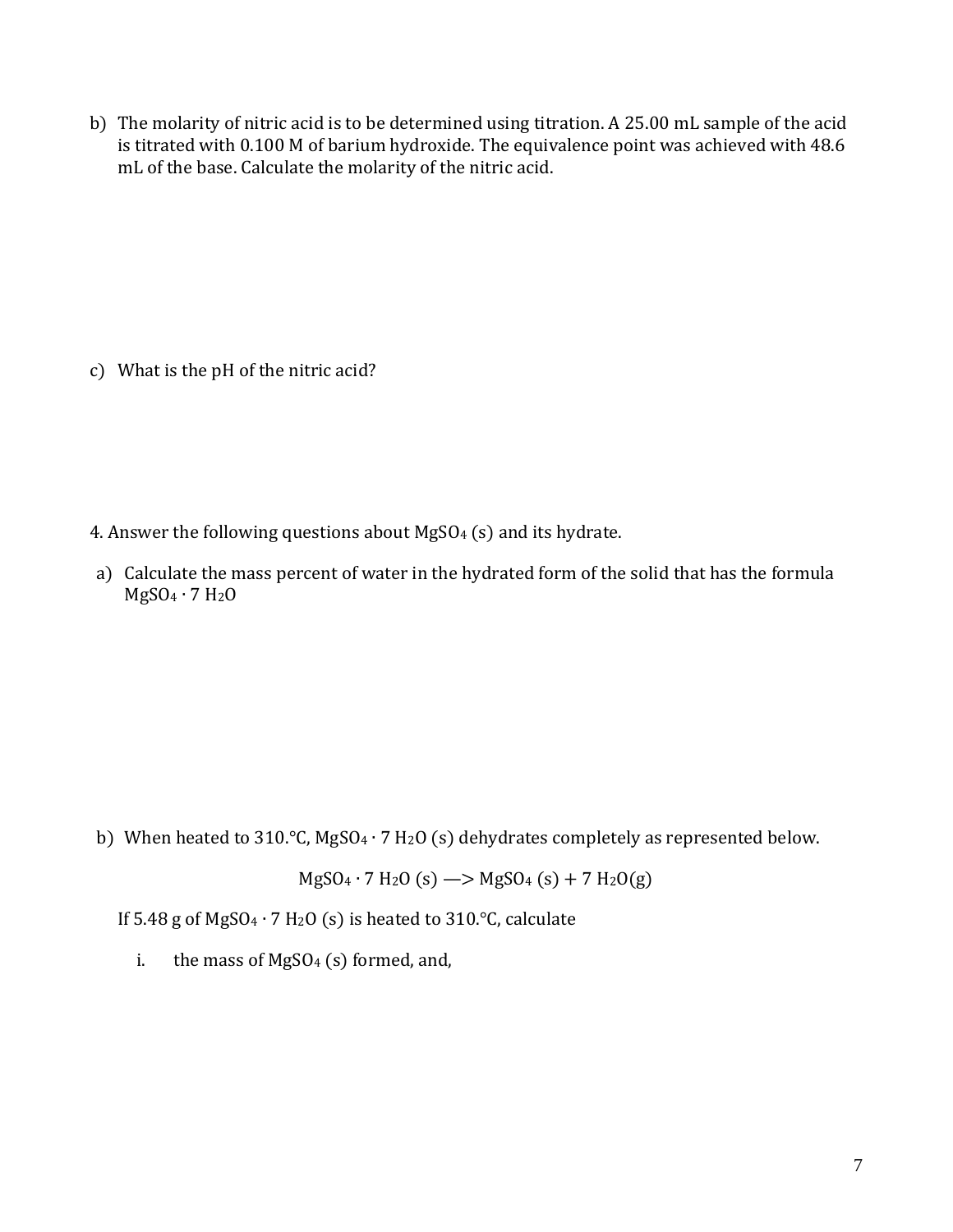ii. the volume of the  $H_2O(g)$  released, measured at STP conditions.

5. A 2.00 x 10-3 mole sample of pure acetylsalicylic acid (a monoprotic acid, MM: 180.157g/mol) was dissolved in enough water to make 15.00 mL of solution and then titrated with 0.100 M NaOH(aq). Calculate:

a) The molarity of the acetylsalicylic acid.

b) The number of molecules of acetylsalicylic acid in the solution before titration.

c) The volume of NaOH required to react with the acid.

6. Fe(s) +  $O_2(g) \rightarrow Pe_2O_3(s)$ 

Iron reacts with oxygen to produce iron(III) oxide, as represented by the equation above.

A 65.0 g sample of Fe(s) is mixed with 10.7 L of  $O_2(g)$  at STP.

a) Calculate the number of moles of each reactant before the reaction begins.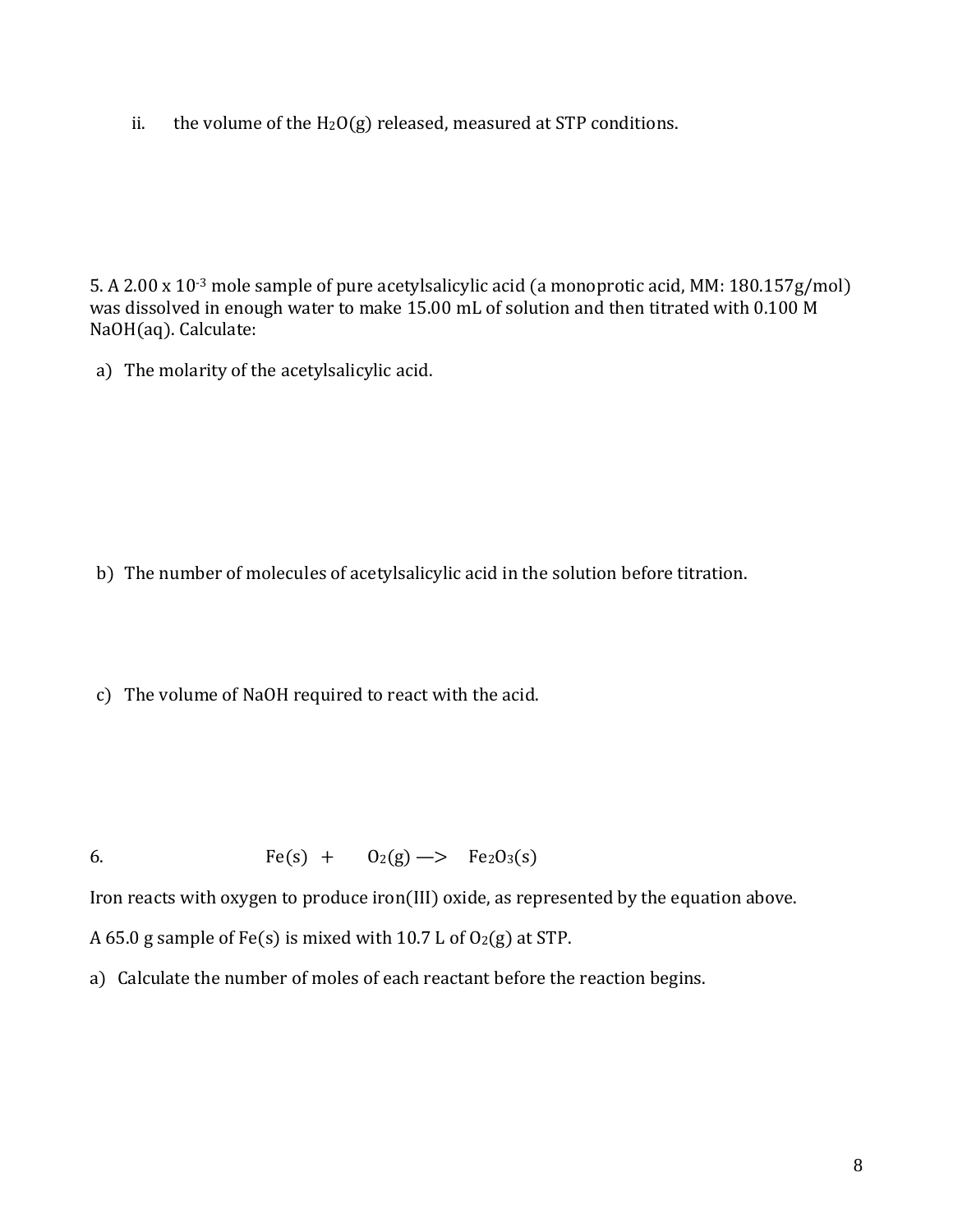b) Identify the limiting reactant when the mixture is heated to produce  $Fe<sub>2</sub>O<sub>3</sub>(s)$ . Support your answer with calculations.

c) Calculate the number of moles of Fe2O3 (s) produced when the reaction proceeds to completion.

- 7. For the molecules below
	- i. Draw the Lewis structure
	- ii. State the molecular symmetry
- iii. State the strongest intermolecular force present between the molecules of the same compound.

|  | ۰. |
|--|----|
|--|----|

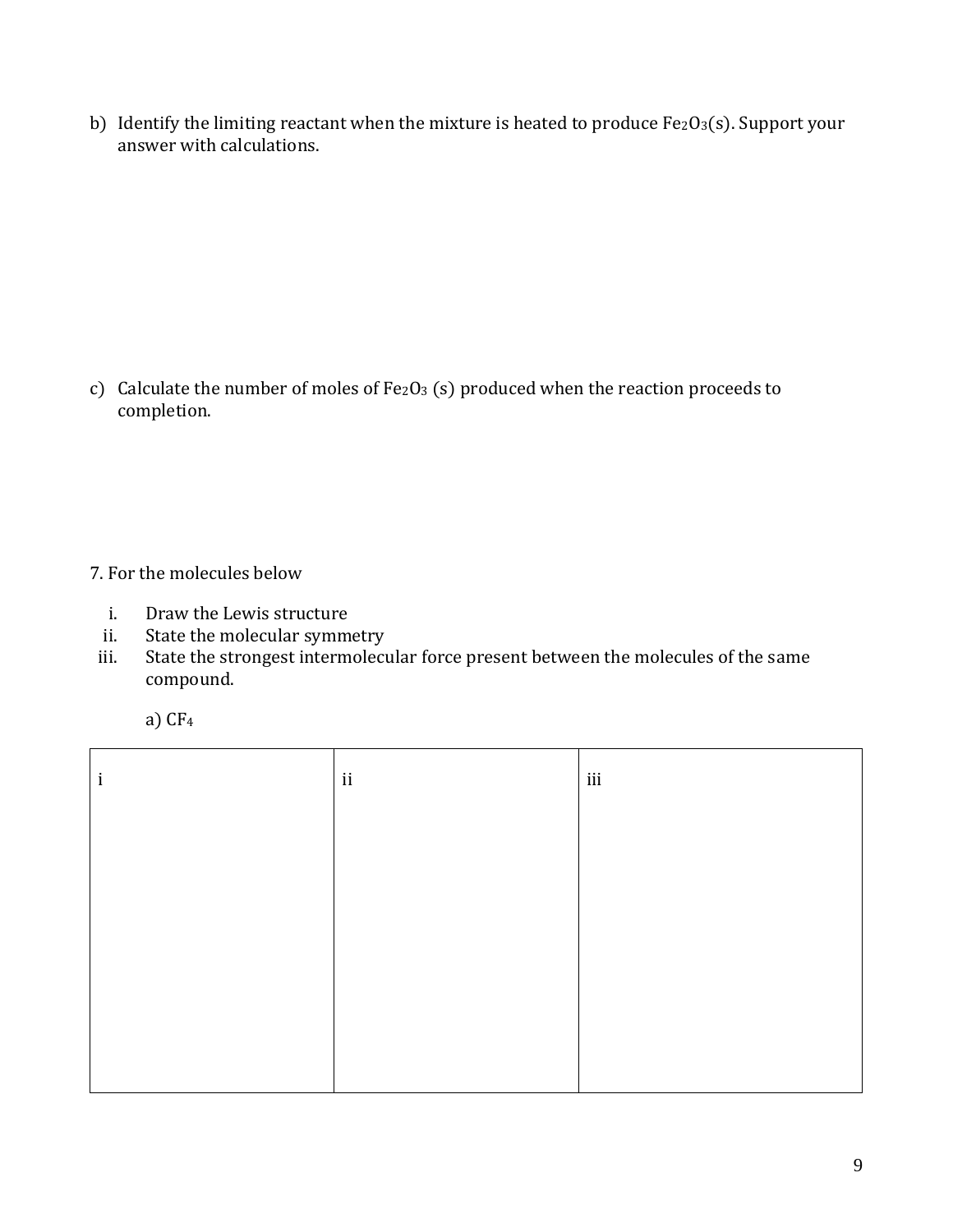

| 1 | $\mathbf{ii}$ | iii |
|---|---------------|-----|
|   |               |     |
|   |               |     |
|   |               |     |
|   |               |     |
|   |               |     |

# c)  $H<sub>2</sub>0$

| $\mathbf{i}$ | $\,$ ii | iii |
|--------------|---------|-----|
|              |         |     |
|              |         |     |
|              |         |     |
|              |         |     |
|              |         |     |